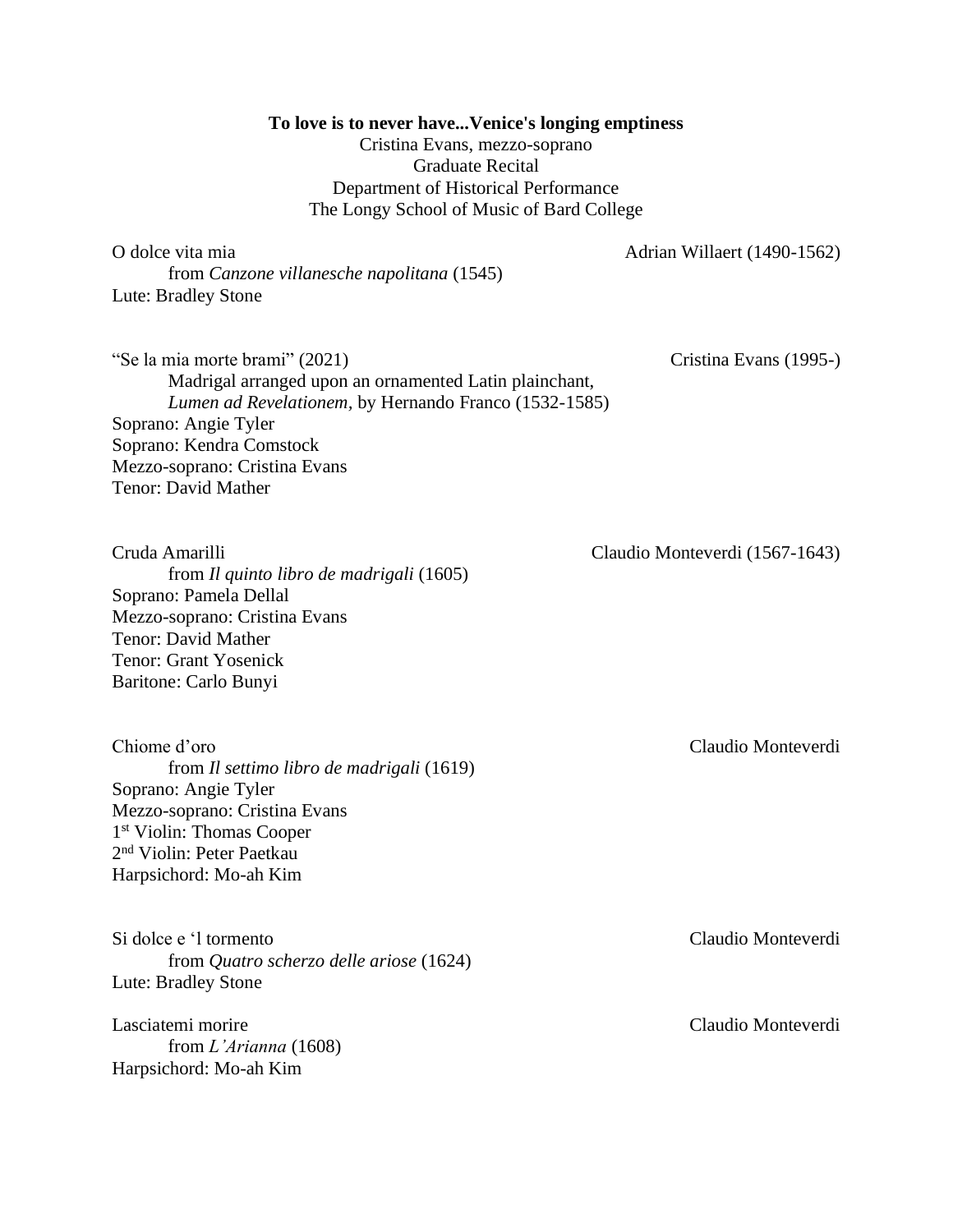Vieni, vieni in questo seno Francesco Cavalli (1602-1676) from *La Rosinda* (1651) Harpsichord: Mo-ah Kim

Lagrime mie Barbara Strozzi (1619-1677) from *Cantate e ariette op.7* (1659) Harpsichord: Mo-ah Kim

La Riamata da chi amava barbara Strozzi from *Cantate e ariette op.2* (1651) Soprano: Angie Tyler Mezzo-soprano: Cristina Evans 1 st Violin: Thomas Cooper 2 nd Violin: Peter Paetkau Harpsichord: Mo-ah Kim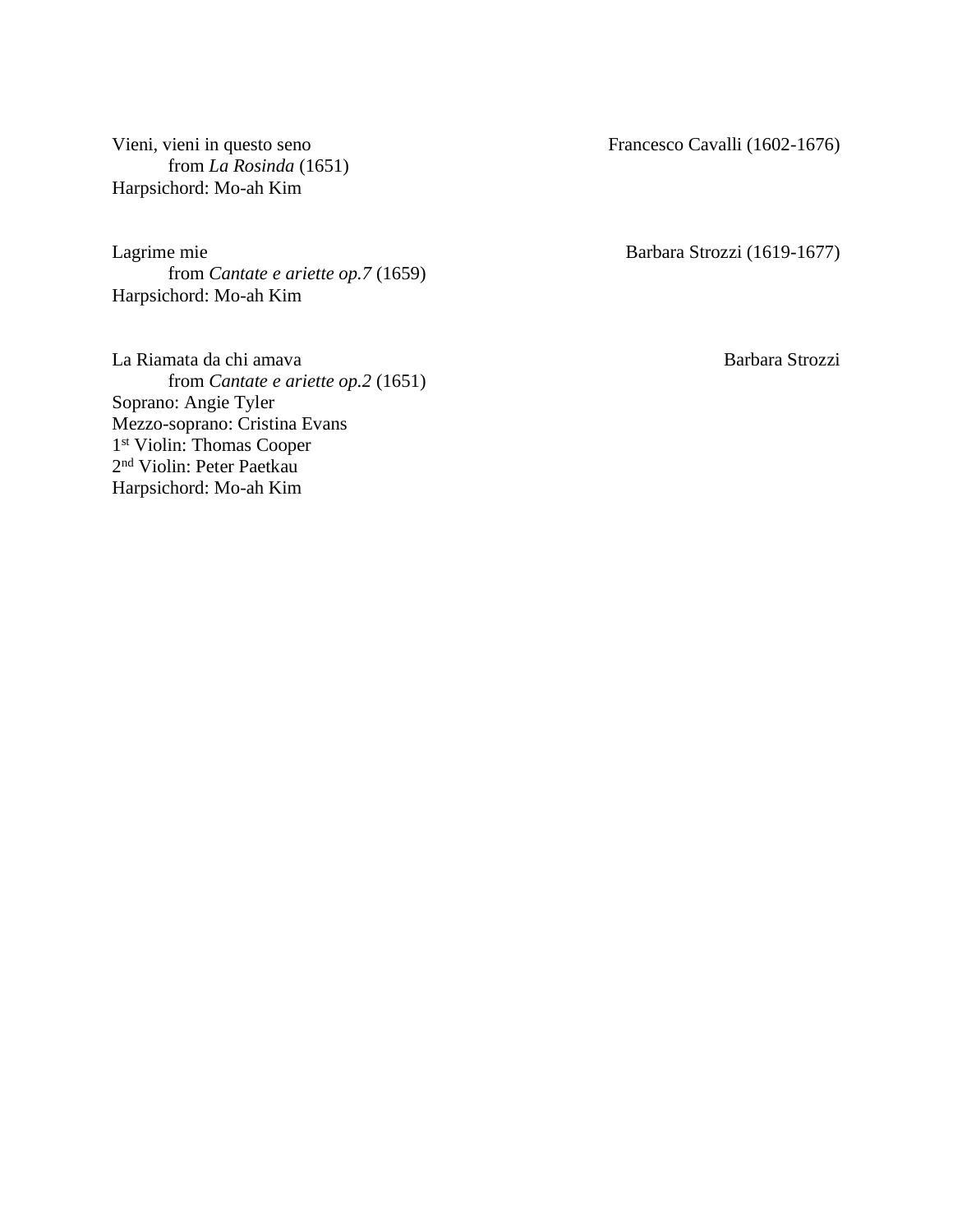# TEXTS AND NOTES

**O Dolce vita mia,** che t'haggio fatto, che minacci ogn' hor ogn' hor con tue parole, come nev' al sole, et io mi struggo. (Anonymous)

O sweet, o sweet life of mine, what did I do to you, that you threaten me constantly with your words, like snow in the sun, and I am consumed.

The program begins with the lamenter complaining about what life has given them. Although they confess that the life is sweet and beautiful, they cannot ignore the self-sabotage which materializes as these threatening words which consumes them. This is a representative piece of what lovers often go through in many Venetian laments, that what they love is beautiful but due to their own fault, they cannot have it.

### **Se la mia morte brami,**

crudel, lieto ne moro. E dopo morte ancor te solo adoro. Ma se vuoi che non t'ami, ahi, che a pensarlo solo Il duol m'ancide e l'alma fugge a volo. (Torquato Tasso)

If you desire my death, cruel one, I die happily for that reason, and even after death I adore you only. But if you wish that I stop loving you, alas, how just thinking that, the pain kills me and my soul flees as if flying away. (John Glenn Paton)

The lyrics within Tasso's poetry are more directly tied to the lost lover who suffers in their longing. The original Latin text was intended for worship during Epiphany in colonial Guatemala by Neo-Hispanic composer Hernando (sometimes spelled Fernando) Franco. It was a common practice to use church music as a basis for secular music, and so, I as the arranger of the polyphonic texture for this piece, altered the tonality based on the text of Venetian composer's Carlo Gesualdo's famous madrigal setting of "Se la mia morte brami".

**Cruda Amarilli,** che col nome ancora, d'amar ahi lasso! amaramente insegni; Amarilli, del candido ligustro più candida e più bella, ma de l'aspido sordo e più sorda e più fera e più fugace; poi che col dir t'offendo, i' mi morrò tacendo.

Cruel Amaryllis, who with your name to love, alas, bitterly you teach. Amaryllis, more than the white privet pure, and more beautiful, but deafer than the deaf asp, and fiercer and more elusive. Since telling I offend you, I shall die in silence.

Claudio Monteverdi was a prolific composer even before his move to Venice, with his pieces being widely published and distributed. His fifth book of madrigals was known for its telling preface which included details pertaining to the seconda practicum, in which he stresses that the words of the madrigal attains the upmost importance as opposed to the music itself. The character of Amaryllis is the object of the lonesome lover's affection, who is confused as to why their affections are rebuffed, and so similarly to other lamenting lovers, will die in vain silence.

**Chiome d'oro,** bel tesoro, tu mi leghi in mille modi se t'annodi, se ti snodi.

Candidette perle elette, se le rose che scoprite discoprite, mi ferite.

Golden tresses, fairest treasure, you bind me in a thousand ways, whether you are coiled or loosened.

Choice little white pearls, when you reveal the roses that you cover, you wound me.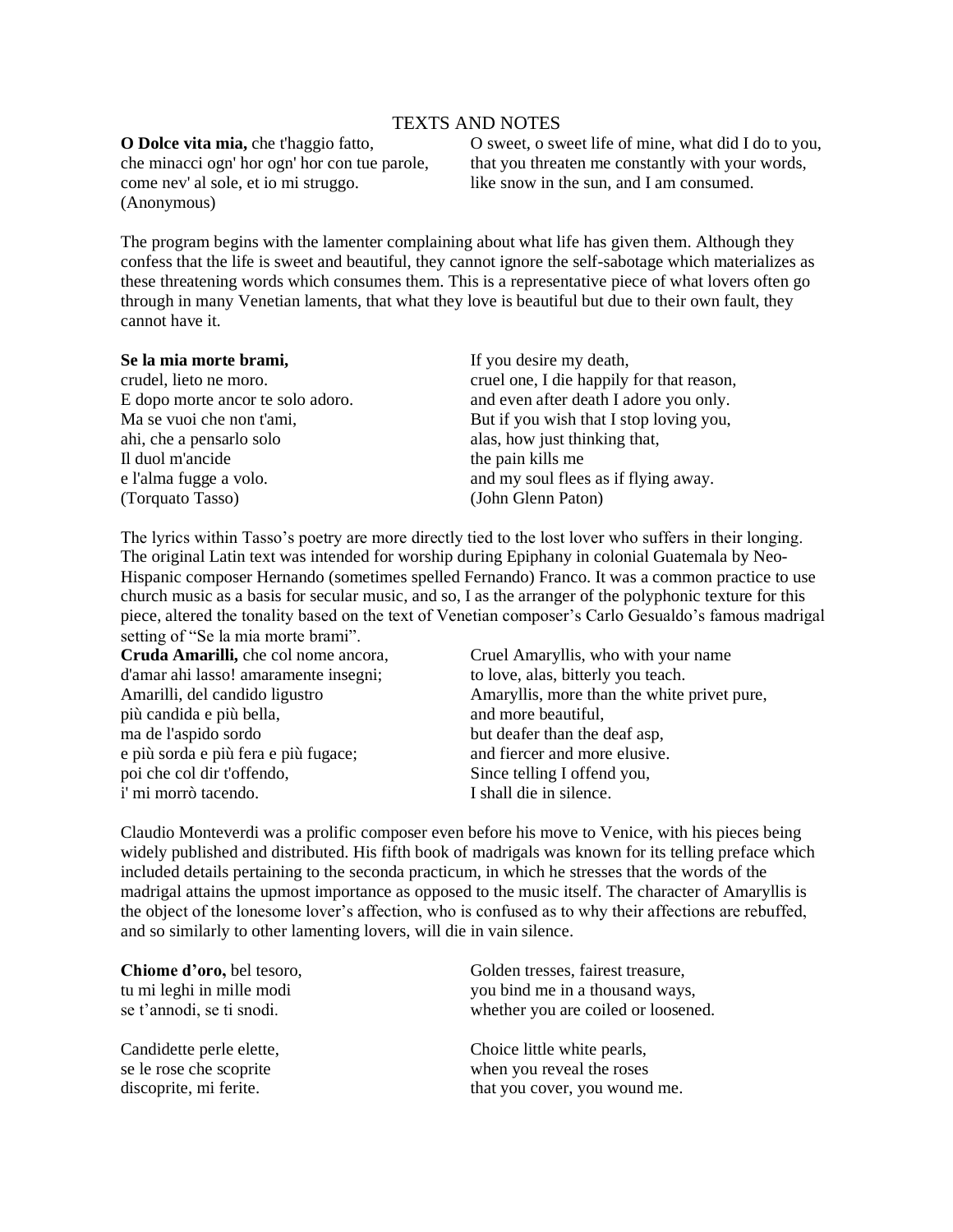Vive stelle, che sì belle e sì vaghe risplendete, se ridete m'ancidete.

Preziose, amorose, coralline labbra amate, se parlate mi beate.

O bel nodo per cui godo! O soave uscir di vita! O gradita mia ferita!

Lively stars that shine, so fair and alluring, when you laugh you slay me.

Precious, seductive beloved lips of coral, when you speak you give me bliss.

Oh fair bond that gives me joy! Oh sweet life's leave-taking! Oh this welcome wound of mine! (Martin Morell)

This more joyous piece reflects the beauty of falling in love and the effect the object of desire has over the lover. The leaping rhythms supplied by the violins echo the leaping voices of the madrigal, and evoke the light side of love rather than the darkness of loss and meandering.

# **Sì dolce è'l tormento**

Ch'in seno mi sta, Ch'io vivo contento Per cruda beltà. Nel ciel di bellezza S'accreschi fierezza Et manchi pietà: Che sempre qual scoglio All'onda d'orgoglio Mia fede sarà.

La speme fallace Rivolgam' il piè. Diletto ne pace Non scendano a me. E l'empia ch'adoro Mi nieghi ristoro Di buona mercè: Tra doglia infinita, Tra speme tradita Vivrà la mia fè

Per foco e per gelo riposo non hò. Nel porto del cielo riposo avrò. Se colpo mortale con rigido strale Il cor m'impiagò, cangiando mia sorte Col dardo di morte il cor sanerò.

Se fiamma d'amore Già mai non sentì

So sweet is the torment that lies in my heart, that I live happily because of its cruel beauty. May beauty's fury grow wide in the sky without compassion ;for my devotion shall hold like a rock against pride's unrelenting wave.

False hope, keep me wandering! let no peace nor pleasure befall me! Evil woman, whom I adore, deny me the rest that compassion would give; amidst infinite pain, amidst broken hopes shall survive my devotion.

There is no rest for me in the warmth or the cold. Only in heaven shall I find rest. If the deadly strike of an arrow injured my heart, I shall heal still, and change my destiny, death's very heart with the same arrow.

If the frigid heart that stole mine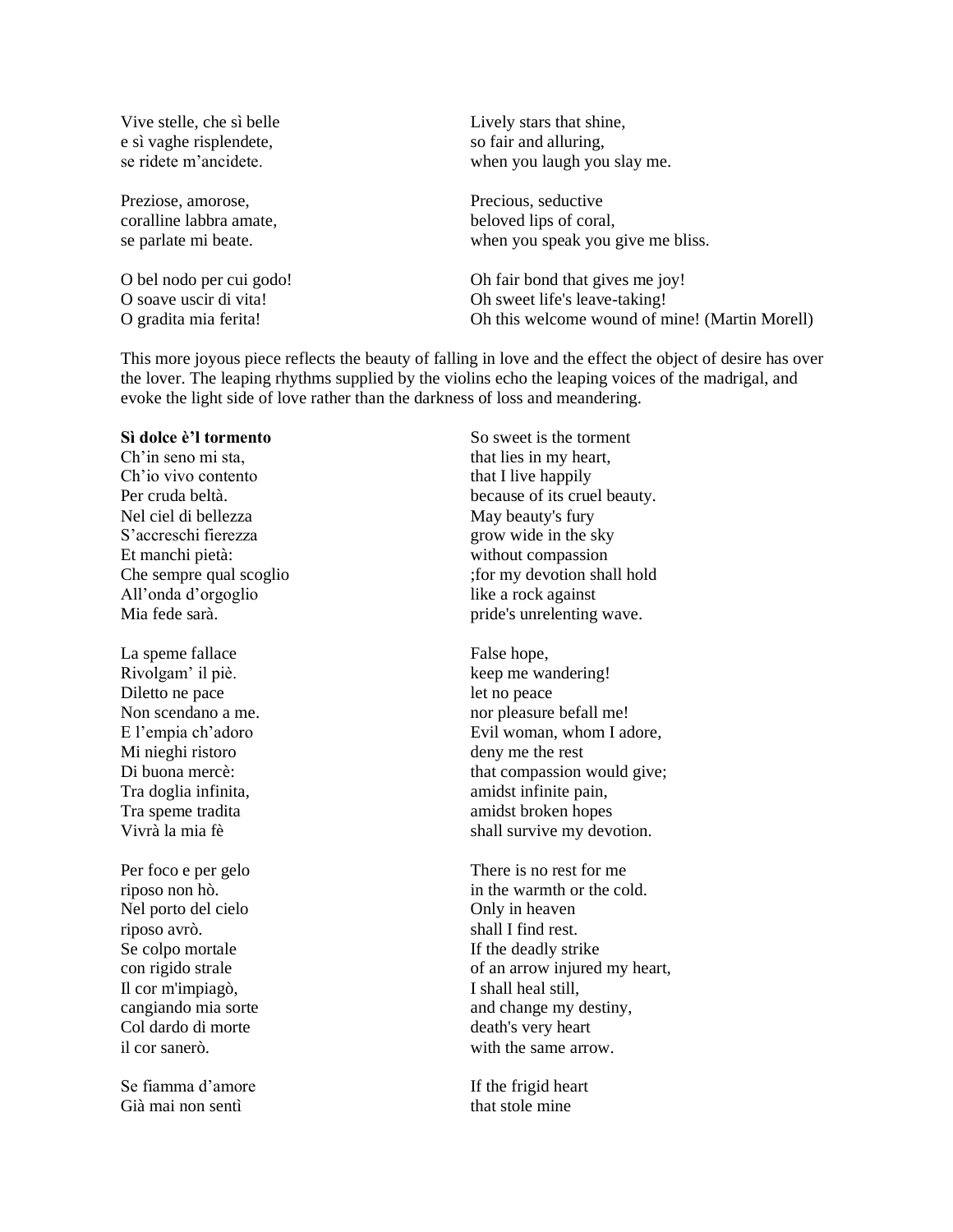Quel rigido core Ch'il cor mi rapì, Se nega pietate La cruda beltate Che l'alma invaghì: Ben fia che dolente, Pentita e languente Sospirimi un dì.

never has felt love's ardour; if the cruel beauty that charmed my soul denies me compassion, may she die one day by me pained, repenting, languishing.

This piece represents the whole of the program in that "so sweet is the torment" of admiring one's beloved in vain even though it causes them pain. Towards the end of this piece, the lover accepts that their affections will not be returned and instead spitefully wishes that their languishing causes their beloved's death.

#### **Lasciatemi morire!**

E che volete voi che mi conforte In così dura sorte, In così gran martire? Lasciatemi morire!

O Teseo, O Teseo mio, Si, che mio ti vo' dir, che mio pur sei, Benchè t'involi, ahi crudo, a gli occhi miei Volgiti, Teseo mio, Volgiti, Teseo, O Dio! Volgiti indietro a rimirar colei Che lasciato ha per te la Patria e il Regno, E in queste arene ancora, Cibo di fere dispietate é crude, Lascierà l'ossa ignude. O Teseo, O Teseo mio, Se tu sapessi, O Dio! Se tu sapessi, ohimè, come s'affanna La povera Arianna, forse pentito Rivolgeresti ancor la prora al lito: Ma con l'aure serene Tu te ne vai felice et io quì piango. A te prepara Atene Liete pompe superbe, Ed io rimango Cibo di fere in solitarie arene. Te l'uno e l'altro tuo vecchio parente Stringeran lieti, ed io Più non vedrovvi, O Madre, O Padre mio!

Dove, dov'è la fede Che tanto mi giuravi? Così ne l'alta fede Tu mi ripon degl'Avi? Son queste le corone

Let me die. And who do you think can comfort me in thus harsh fate, in thus great suffering? Let me die.

Oh Theseus, oh my Theseus, yes, I still call you mine for mine you are, although you flee, cruel one, far from my eyes. Turn back, my Theseus, turn back, Theseus, o God, turn back to see again the one, who for you has left her fatherland and kingdom, and who, staying on these shores, a prey to cruel and pitiless beasts, will leave her bones denuded. Oh Theseus, oh my Theseus, if you knew, oh God, if you only knew how much poor Arianna is frightened, perhaps, overcome with remorse, you would return your prow shorewards again. But with the serene winds you sail on happily, while I remain here weeping. Athens prepares to greet you with joyful and superb feasts; and I remain, a prey to wild beasts on these solitary shores. You will be happily embraced by your old parents and I will not see you again, oh mother, oh my father.

Where is the faith you swore me so much? Is this how you place me on your ancestors' throne? Are these the crowns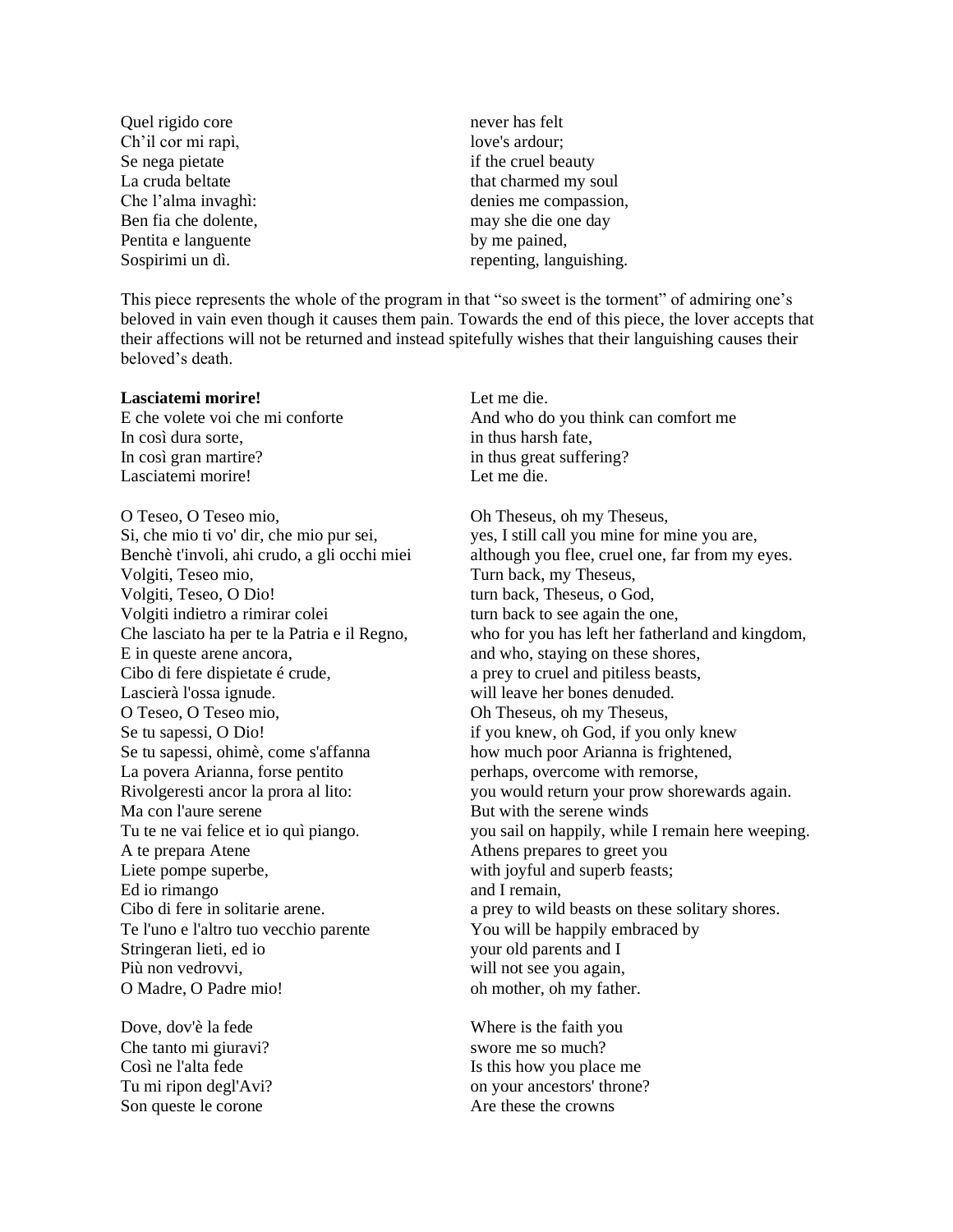Onde m'adorni il crine? Questi gli scettri sono, Queste le gemme e gl'ori? Lasciarmi in abbandono A fera che mi strazi e mi divori? Ah Teseo, ah Teseo mio, Lascierai tu morire Invan piangendo, invan gridando aita, La misera Arianna Ch'a te fidossi e ti diè gloria e vita?

Ahi, che non pur rispondi! Ahi, che più d'aspe è sordo a' miei lamenti! O nembri, O turbi, O venti, Sommergetelo voi dentr'a quell'onde! Correte, orche e balene, E delle membra immonde Empiete le voragini profonde! Che parlo, ahi, che vaneggio? Misera, oimè, che chieggio? O Teseo, O Teseo mio, Non son, non son quell'io, Non son quell'io che ì feri detti sciolse; Parlò l'affanno mio, parlò il dolore, Parlò la lingua, sì, ma non già il core.

Misera! Ancor dò loco a la tradita speme? E non si spegne, Fra tanto scherno ancor, d'amor Il foco spegni tu morte, omai, le fiamme indegne! O Madre, O Padre, O dell'antico Regno superbi alberghi, Ov'ebbi d'or la cuna, O servi, O fidi amici (ahi fato indegno!) Mirate ove m'ha scort'empia fortuna, Mirate di che duol m'ha fatto herede L'amor mio, la mia fede, E l'altrui inganno, Così va chi tropp'ama e troppo crede. (Ottavio Rinucini)

with which you adorn my hair? Are these the scepters, the diamonds and the gold? To leave me abandoned for the beast to tear up and devour? Ah Theseus, ah my Theseus, would you let me die, weeping in vain, crying for aid the wretched Arianna, who trusted you and gave you glory and life?

Ah, that you do not even reply! Ah, that your are deaf to my laments! Oh clouds, oh storms, oh winds, submerge him in those waves. Fly, whales and orcas, and fill up the profound gulfs with these unworldly limbs! What am I saying? Ah, what am I raving about? Wretched that I am, what am I asking? Oh Theseus, oh my Theseus, that is, that is not I, that it is not I who hurled these curses, my anguish spoke, the pain spoke, it was my tongue but not my heart.

Wretched that I am, still I give place to a hope betrayed, and despite so much scorn the fire of love is not put out. For that put out now, death, the unworthy flames. Oh mother, oh father, oh superb dwellings of the ancient kingdom, where my golden cradle stood! Oh servants, oh faithful friends – Ah, unjust fate! – See where a cruel fortune has led me, see what pain has been given to me as a heritage for my love, my faith and for his betraying me. That is the fate of one who loves too much and believes too much. (J. Whybrow)

The abandonment of Arianna on the island of Naxos is one of the most famous laments in operatic history, arguably the one that popularized the lament. Arianna not only laments her lost love but reflects on all she had sacrificed in order to be with Theseus, including her kingdom and her family. Her status alone as a princess has been compromised by betraying her people. All of this dawns on her as she goes back and forth between cursing Theseus then pleading for his return.

**Vieni, vieni in questo seno,** Come, come to my bosom,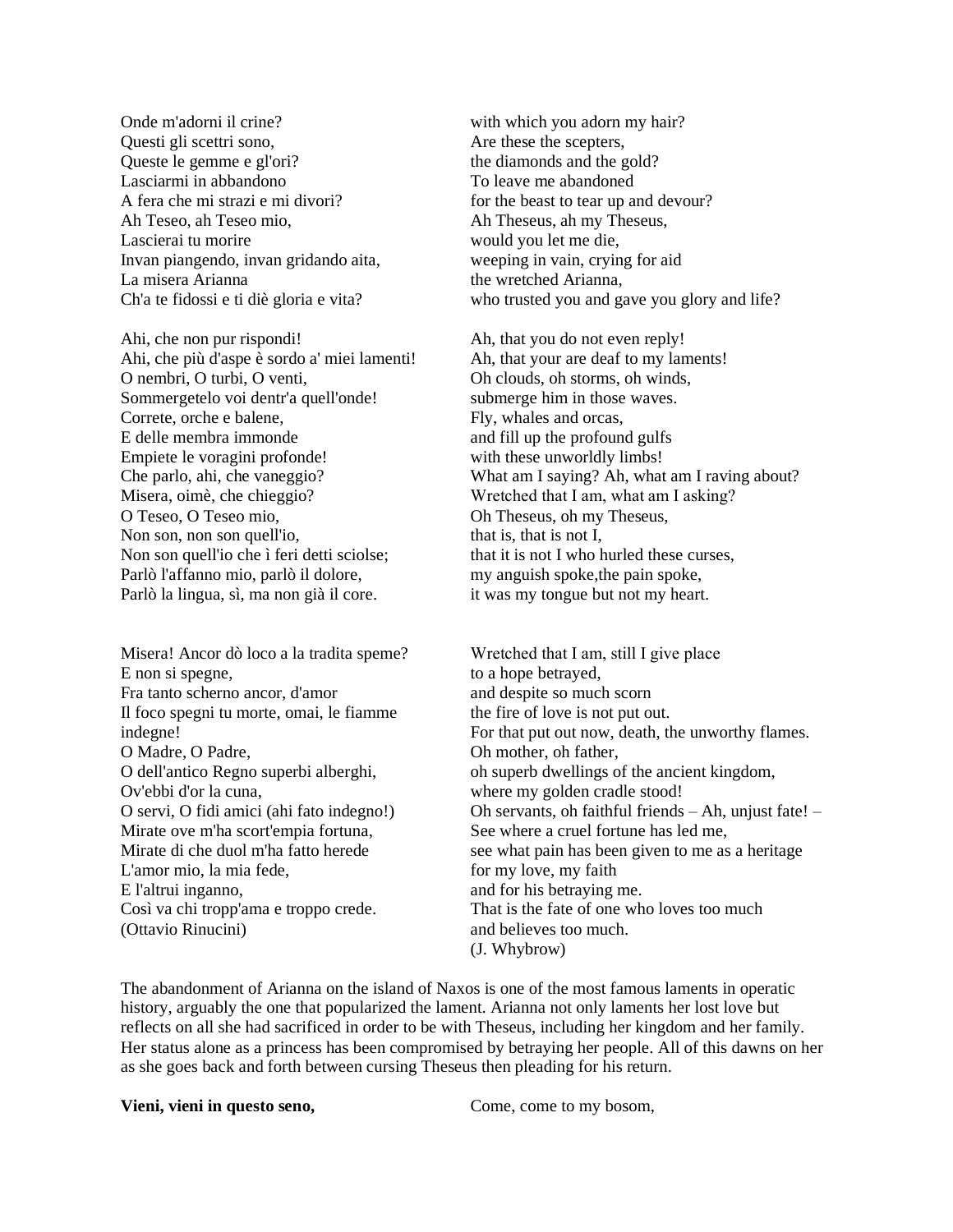che sereno già t'accolse entro il suo latte. Le sue, caro, mamme intatte, se già manna a te stillaro, da quei fini lor rubini, vo', ch'ambrosia or ti zampillino. Si tranquillino, mio placato, e bel Polluce, le mie sorti alla tua luce. (Giovanni Faustini)

which has welcomed you before to its milky whiteness. Beloved, if once my untouched breasts gave you manna from those fine rubies of theirs, I wish they would now well with ambrosia for you. Calm yourself, relent my handsome Pollux, my happiness lies in you.

In this aria from Act III of Cavalli's *La Rosinda*, the sorceress Nerea beckons her lost love to return to her, who had previously been taken over by a love potion. The Passacaglia serving as the ground bass is commonly associated with Dido's Lament from Purcell's opera, however here, although there is a sense of languish of having been betrayed, there is a hypnotic quality with the repetition of the chords. Nerea ultimately succeeds in luring her former lover back to her.

**Lagrime mie,** à che vi trattenete? Perchè non isfogate il fier dolore che mi toglie 'l respiro e opprime il core?

Lidia che tant'adoro, perch'un guardo pietoso, ahi, mo donò il paterno rigor l'impriggionò. Tra due mura rinchiusa sta la bella innocente dove giunger non può raggio di sole; e quel che più mi duole ed accresc'al mio mal tormenti e pene, è che per mia cagione provi male il mio bene.

E voi, lumi dolenti, non piangete? Lagrime mie, à che vi trattenete?

Lidia, ahimè, veggo mancarmi l'idol mio che tanto adoro; sta colei tra duri marmi, per cui spiro e pur non moro.

Se la morte m'è gradita, hor che son privo di speme, deh, togliete mi la vita, ve ne prego, aspre mie pene.

Ma ben m'accorgo che per tormentar mi maggiormente la sorte mi niega anco la morte.

My tears, why do you hold back? Why do you not let burst forth the fierce pain that takes my breath and oppresses my heart?

Lidia, whom I so much adore, Because she looked on me with a pitiable glance is imprisoned by her strict father. Between two walls the beautiful innocent one is confined, where the sun's ray can't reach her; and what grieves me most, and adds torment and pain to my agony, is that my beloved suffers on my account.

And you, sorrowful eyes, you don't cry? My tears, why do you hold back?

Alas, I yearn for Lidia, my idol whom I so much adore; she's captured in hard marble, she for whom I sigh and yet do not die.

Because I welcome death, now that I'm deprived of hope; Ah, take away my life, I pray to you, my bitter pain.

But well I realize that to torment me even more Fate denies me even death. Since it's true, oh God,